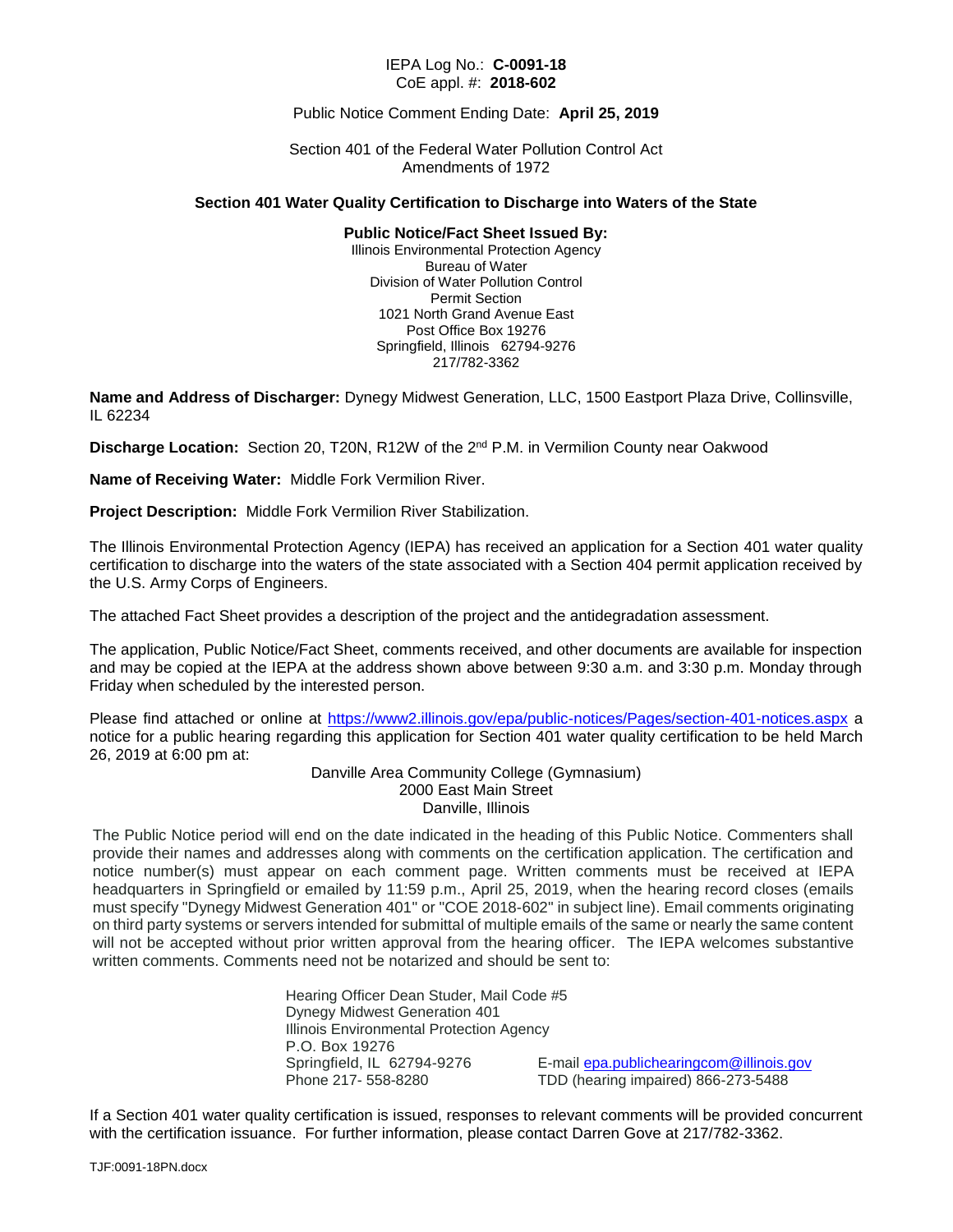Fact Sheet for Antidegradation Assessment Dynegy Midwest Generation, LLC – Middle Fork Vermillion River – Vermilion County IEPA Log No. C-0091-18 CoE# 2018-602 Contact: Brian Koch 217-558-2012 February 7, 2019

Dynegy Midwest Generation, LLC ("Applicant") has applied for a 401 Water Quality Certification for impacts associated with an erosion mitigation and streambank stabilization project along 2,000 linear feet of the right descending bank of the Middle Fork Vermilion River near Oakwood, Illinois. The purpose of the project is to protect the streambank from erosion and minimize the downstream sedimentation associated with the 2.3 feet per year erosion rate. The project would require a layback of existing embankments to construct an access bench at the toe of the embankment for construction access. During construction, the existing gabions baskets that were initially installed for stabilization along the central portion of the project area would be removed. Stabilization methods would include a combination of stone toe protection, embedded toe boulders, void-filled rip rap, and live stake and live brush layering. Approximately 2,130 cubic yards of stone toe protection boulders and 20,240 cubic yards of void-filled riprap would be placed below the Ordinary High Water Mark of the Middle Fork Vermilion River.

## **Identification and Characterization of the Affected Water Body.**

Segment IL\_BPK-07 of the Middle Fork Vermilion River is a General Use water with 3.1 cfs of 7Q10 flow existing near the project location. The water body is fully supportive of aesthetic quality and aquatic life uses but is listed as impaired for primary contact recreation (cause given as fecal coliform) according to the 2016 Illinois Integrated Water Quality Report and Section 303(d) List. The water body is considered enhanced in regards to the dissolved oxygen water quality standard. This portion of the Middle Fork Vermilion River is not listed as a Biologically Significant Stream but has been given a C integrity rating according to the 2008 Illinois Department of Natural Resources (IDNR) publication *Integrating Multiple Taxa in a Biological Stream Rating System*. The downstream portion of Segment IL\_BPK-07, beginning at a point approximately 8 miles downstream of the project location, is listed as a Biologically Significant Stream and has been given a B integrity rating. Additionally, a 17.1 mile stretch of the Middle Fork Vermilion River, including the location of the riverbank stabilization project, is designated as a wild and scenic river under the National Wild and Scenic Rivers System.

## **Identification of Proposed Pollutant Load Increases or Potential Impacts on Uses.**

The streambank stabilization project would not create instream water quality standard violations during or following construction. Short-term increases in suspended solids would likely occur during construction activities, but these loadings would not impact the existing uses of the waterbody. Upon completion, the project would significantly reduce future sediment loadings via streambank stabilization. Construction activities would permanently modify the existing benthic habitat of the project area and temporarily displace aquatic life inhabiting these areas. However, given that the benthic habitat currently consists of deteriorating gabions and unstable sediment, the incorporation of clean stone fill as well as live stakes in the bankfull zones would likely improve the benthic habitat available to aquatic life. Additionally, the newly fortified bank would improve the aesthetics of this stretch of river, as the gabions and unpleasant sediment accumulations would be removed and replaced with riparian cover.

## **Fate and Effect of Parameters Proposed for Increased Loading.**

The increase in suspended solids would be local and temporary and would be minimized to the greatest extent possible. Any short-term increases in suspended solids would eventually be incorporated into the downstream streambed and would have a negligible effect on the existing uses of the river.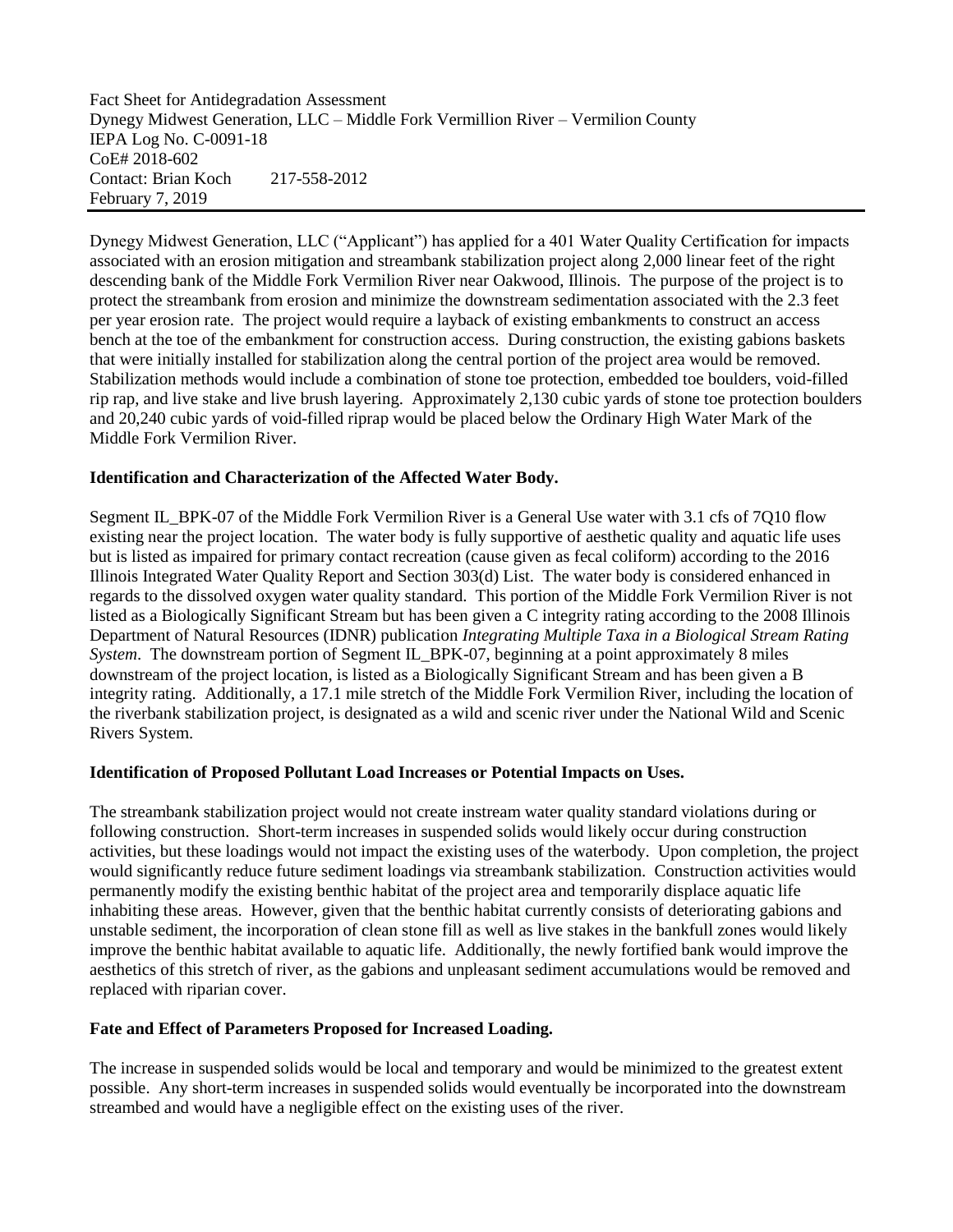Fact Sheet for Antidegredation Assessment Page No. 2 Log #C-0091-18

# **Purpose and Social & Economic Benefits of the Proposed Activity.**

The project purpose is to provide streambank stabilization along this stretch of the river and deter advancing erosion towards the adjacent ash pond berms that have not yet undergone closure operations. The stabilization project would also provide a social benefit to the community at large by decreasing downstream sedimentation, improving the aesthetics of this reach, and preserving the recreational uses of the water body.

## **Assessments of Alternatives for Less Increase in Loading or Minimal Environmental Degradation.**

The Applicant provided several alternatives that were considered for stabilizing the streambank, which consisted of the following: Alternative 1: No Action; Alternative 2: Stone Toe with Live Branch Layering (Preferred Alternative); Alternative 3: Buried Riprap Trench; Alternative 4: Sheet Pile Wall; and Alternative 5: River Relocation. Each streambank stabilization alternative was assessed in regards to efficacy, resultant pollutant loadings, and the amount of instream and/or riparian impacts. Details of each alternative from the Applicant's *Antidegradation and Habitat Assessment* document are provided below.

- Alternative 1: No Action
	- o Description:
		- No Action
	- o Impacts:
		- Erosion would continue to occur along the streambank (at an estimated average rate of 2.3 feet per year), resulting in sedimentation downstream of the project site, and a reduced width between the Middle Fork Vermilion (MFV) River and the adjacent embankments. For this reason, this alternative is not preferred.
- Alternative 2: Stone Toe with Live Branch Layering (preferred alternative)
	- o Description:
		- Install riprap scour protection at the toe of slope (keyed into channel bottom) up to the bankfull elevation, and install soil lifts wrapped in coir fabric with live branches and other native vegetation above the riprap.
	- o Impacts:
		- Reduces risk of future toe erosion and associated downstream sedimentation.
		- This treatment is suitable for high stream velocities with erodible soils and has proven to be successful in other similar project settings.
		- Enhances riparian zone functions and provides natural aesthetics once vegetation is established. Proposed native vegetation will be consistent with surrounding area along this section of river.
		- Vegetation establishment in the live branch layering will typically take up to two growing seasons. Use of containerized trees and shrubs in addition to live stakes and whips can provide more rapid revegetation of the riverbank, which once fully established will aid in the erosion mitigation. Once the vegetation establishes, it requires little maintenance.
		- Requires work in the channel during construction.
- Alternative 3: Buried Riprap Trench
	- o Description:
		- Install buried riprap in an excavated trench within the streambank, offset a specified distance from the top of the exposed bank. The toe trench is built such that the base is below the predicted scour depth and extends to a height of the current bankfull flow.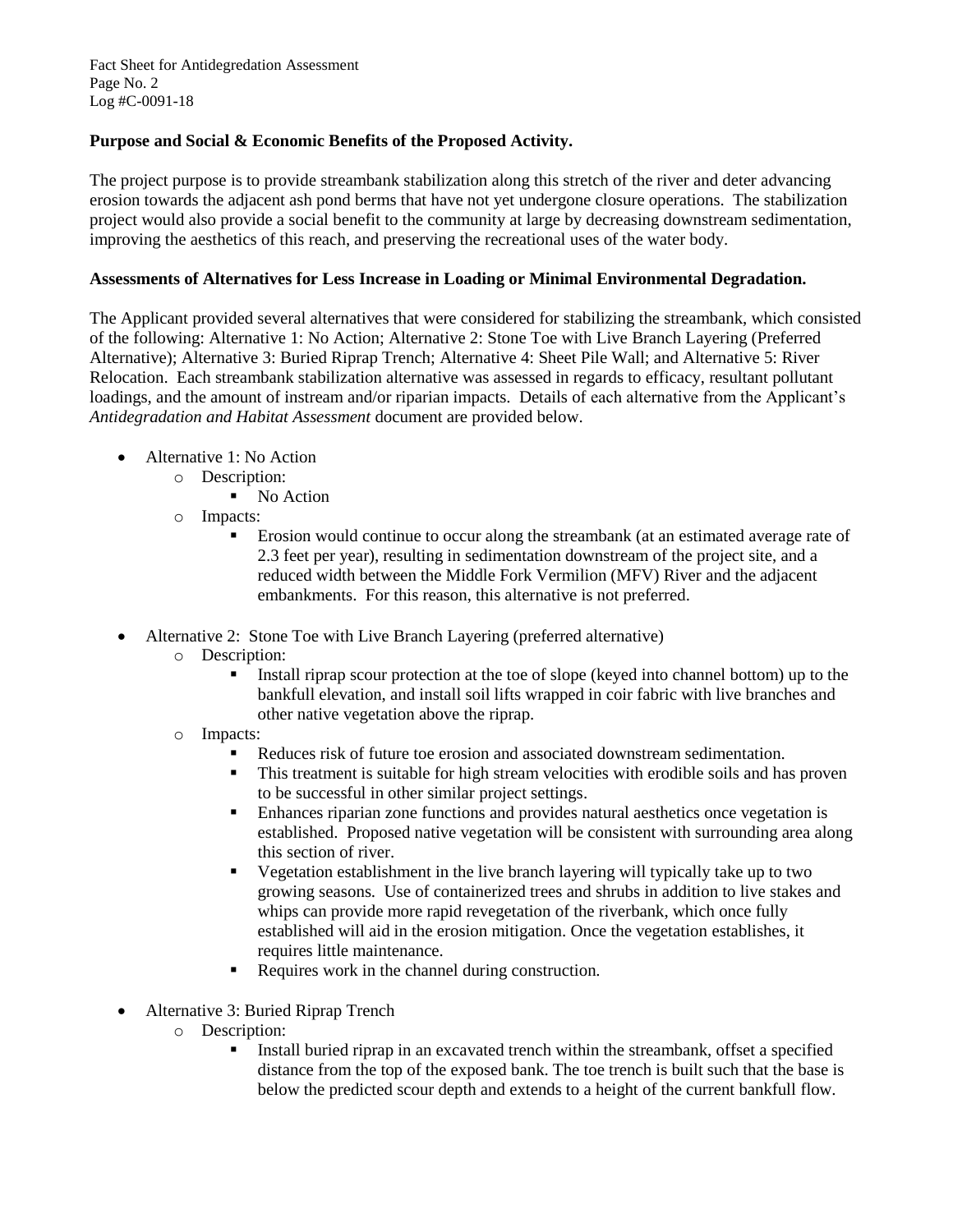Fact Sheet for Antidegredation Assessment Page No. 3 Log #C-0091-18

- o Impacts:
	- The buried riprap does not provide immediate bank protection or stability; rather, it is intended to become active once the bank has eroded to the location of the riprap. At that time, the rock from the riprap trench acts as a resisting force to erosion of the stream and provides a stable base for the above bank. Sediment between the trench location and existing streambank would therefore be allowed to erode further, resulting in conveyance downstream.
	- Areas with a narrow bench between the MFV River and existing embankments are not suitable for this treatment without excavating the embankment.
	- This method would require less disturbance to the river channel than Alternative 2 (Stone Toe with Live Branch Layering); however, it is only suitable if the stability of adjacent embankments will not be jeopardized during installation.
	- Riparian vegetation will need to be cleared for this work, removing the natural bank stabilization of riparian vegetation. Once the stream bank has eroded to the buried riprap, the banks above the rock toe will be bare, but the rock toe will provide stabilization. Vegetation will then need to be re-established on exposed streambank above the riprap toe.
- Alternative 4: Sheet Pile Wall
	- o Description:
		- Driving interlocking steel sheet piling along the bank, separating the bank from the river to prevent exposure of the bank to river flows.
	- o Impacts:
		- Provides bank protection to flows with stages below the top of the sheet pile wall. The sheet pile wall becomes an impermeable barrier between the river and bank and eliminates erosive forces along the bank soil.
		- Once in place, the sheet pile wall offers low maintenance and high flow protection.
		- Placement by precision mechanical means can lead to high construction costs.
		- Installation requires the removal of riparian vegetation.
		- Sheet pile wall has an unnatural look and is inconsistent with the surrounding area along the MFV River.
- Alternative 5: River Relocation
	- o Description:
		- Relocating the river involves constructing a new channel to the east of the current channel, pulling the river away from the property.
	- o Impacts:
		- The newly constructed channel would provide the benefits of a healthy system ranging from riparian vegetation, bank stabilization, access to the floodplain, and proper pattern and grade control.
		- This is a costly method due to the large amount of design and construction required to develop a new hydrologically stable channel.
		- **•** This alternative would disrupt a significant amount of existing vegetation and require extensive earthwork. With the river being a National Scenic River, it is unlikely that the necessary permits to perform this work would be attainable.

The Agency has considered all of the alternatives provided by the Applicant. The least intrusive alternative would be to not complete the project (Alternative 1: No Action), but this is not acceptable due to the current rate of streambank erosion and the proximity of the streambank to adjacent embankments. Alternative 3 (Buried Riprap Trench) does not provide immediate bank protection or stability and may not be feasible along the entire project reach due to site constraints. Further, this alternative would allow for continued erosion and suspended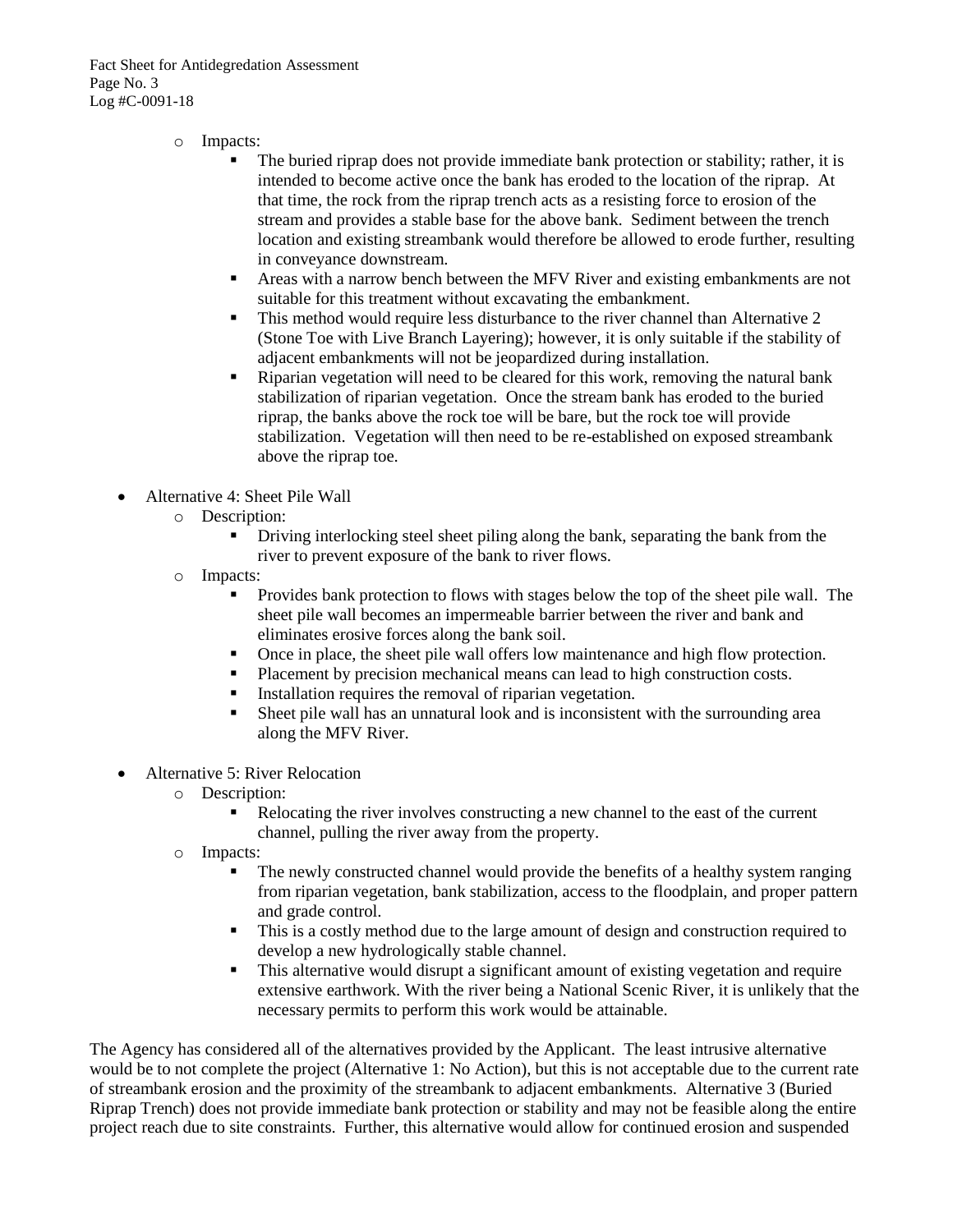Fact Sheet for Antidegredation Assessment Page No. 4 Log #C-0091-18

solids loadings to the river before becoming fully functional. Alternative 4 (Sheet Pile Wall) would provide an impermeable barrier which would prohibit further erosion and groundwater intrusion but may not be aesthetically appropriate due the designation of the river as a National Wild and Scenic River. No other streambank stabilization alternatives were identified that would provide an impermeable barrier from groundwater intrusion, but a latter project would be developed to manage groundwater intrusion from upland areas. Alternative 5 (River Relocation) is not preferred due to the significant disturbances that would result from construction of the project, which would have a high likelihood of disrupting the aquatic life uses of the river.

As stated in this document, the Applicant's preferred action is Alternative 2 (Stone Toe with Live Branch Layering). Alternative 2 meets the goals of the project, which are to reduce the risk of future erosion and provide riparian and river function benefits. Increased loadings of suspended solids would be minimized to the greatest practical extent. The work area would be isolated from the openly flowing river via a diversion berm or another temporary structure. Excavated materials would be stockpiled, dewatered, and disposed of off-site, thus minimizing sediment laden runoff. Stabilization activities (e.g. seeding, straw blankets) would be initiated as soon as possible and structural practices including silt fences and a temporary cofferdam would further minimize sediment loadings to the river. Following construction, a planting and maintenance plan with greater planting densities and enhanced success criteria would be employed in both the bankfull and upland zones. All technically and economically reasonable measures to avoid or minimize the extent of pollutant loadings associated with the streambank stabilization project have been incorporated into the proposed project. The least intrusive alternative would be the "No Action" alternative, but this alternative does not meet the purpose and need of the project.

# **Summary Comments of the Illinois Department of Natural Resources, Regional Planning Commissions, Zoning Boards or Other Entities.**

The IDNR EcoCAT system was consulted on September 18, 2018 in regards to the proposed activities, whereupon the Illinois Natural Heritage Database determined that the following protected resources may be in the vicinity of the project location: Kennekuk Cove County Park INAI Site, Middle Fork of the Vermilion River INAI Site, Orchid Hill INAI Site, Vermilion 040 INAI Site, Kickapoo Hill Prairie Land and Water Reserve, Orchid Hill Natural Heritage Landmark, Bluebreast Darter *(Etheostoma camurum)*, Clubshell *(Pleurobema clava),* Fibrous-Rooted Sedge *(Carex communis),* Little Spectaclecase *(Villosa lienosa),* Northern Riffleshell *(Epioblasma torulosa rangiana),* Purple Wartyback *(Cyclonaias tuberculata),* Salamander Mussel *(Simpsonaias ambigua)*, and Wavy-Rayed Lampmussel *(Lampsilis fasciola)*.

Due to concerns of state and federally endangered/threatened mussels potentially inhabiting the construction area, a survey to determine the presence and density of mussel species within the vicinity of the project location was conducted on September 16 and 17 of 2018. The survey collected 33 live individuals representing eight species. Additionally, 140 weathered (dead) or subfossil specimens where identified, representing an additional 16 species. Species of note collected during the survey included six live state-endangered Wavy-Rayed Lampmussels (*Lampsilis fasciola*) and one weathered shell of the state and federally-endangered Northern Riffleshell (*Epioblasma rangiana*). As a result of these findings, IDNR has determined that a high likelihood of "take," as defined under the *Illinois Endangered Species Protection Act [520 ILCS 10/2]*, exists for Wavy-Rayed Lampshell and potentially the Northern Riffleshell due to the presence of a translocated population upstream. Thus, IDNR has recommended that the Applicant seek an Incidental Take Authorization (ITA) for these species' pursuant to *Part 1080* and *Section 5.5* of the *Illinois Endangered Species Protection Act.* However, due to the federally-endangered status of the Northern Riffleshell mussel, IDNR cannot issue an ITA until the U.S. Fish and Wildlife Service (USFWS) has issued a federal Incidental Take Permit for the species pursuant to *Section 10* of the federal *Endangered Species Act*.